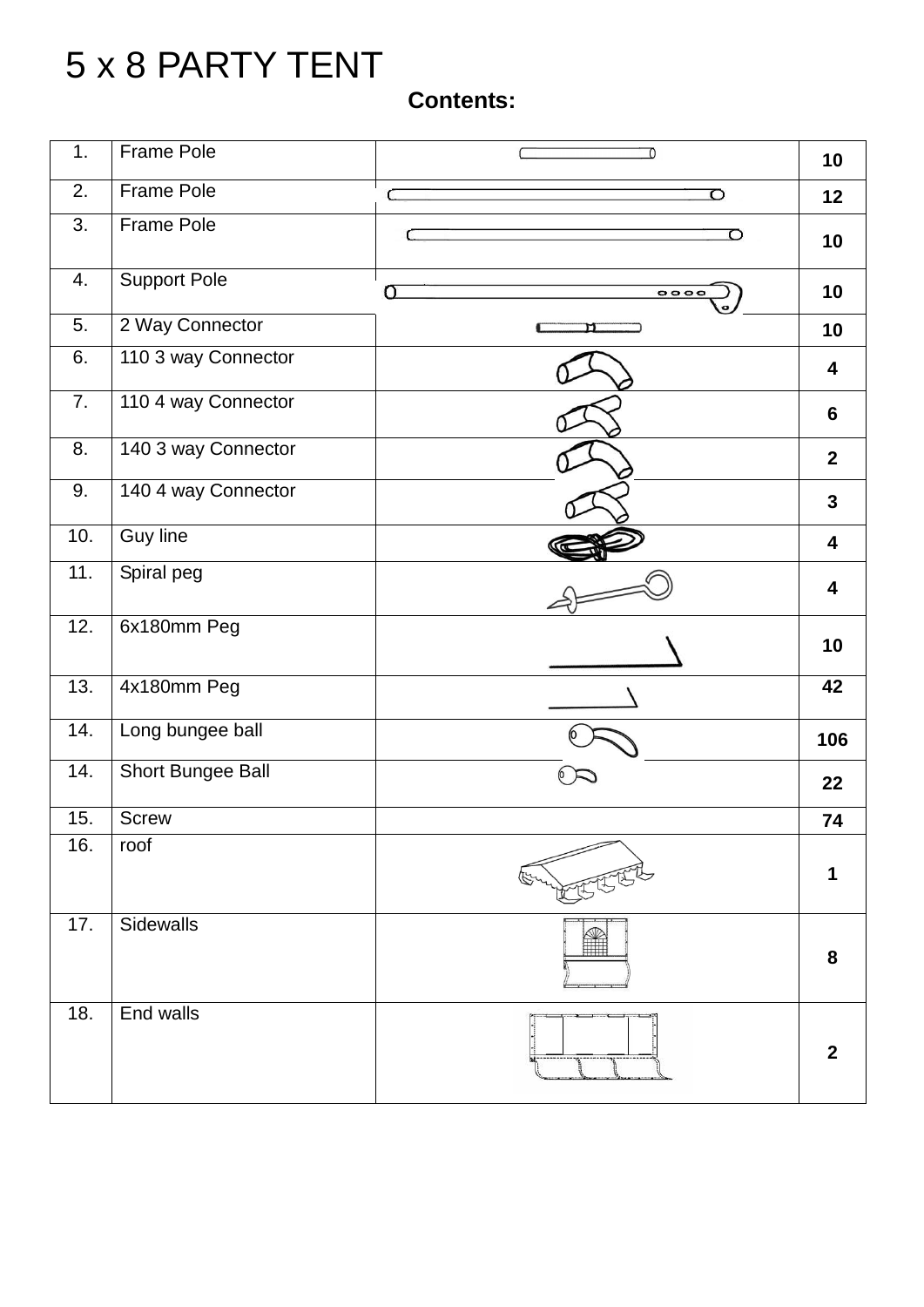## 5 x 8 PARTY TENT **I**

Select an area of flat ground for the tent. Unpack the carton and check all parts including tubes, tent and accessories… etc. are present.

Assemble the rooftop framework by joining the (6,7,8,9) Connectors together with poles  $(1,2,3,5)$ . Ensure the tension screw is fixed to every pole tightly.





**II** Attach one end of the support poles (4) to the roof joints (6,7).



**III**

Place roof on frame, and attach with bungee fixings, take care not to over tension bungee, as this may cause difficulty correctly fitting roof.



#### **IV**

Attach the other 5 supporting poles (4) to the joints

(6,7), build-up the framework .Use the 6x180mm peg to fix each pole into the ground and use the hook to fix the leg cover to the leg.